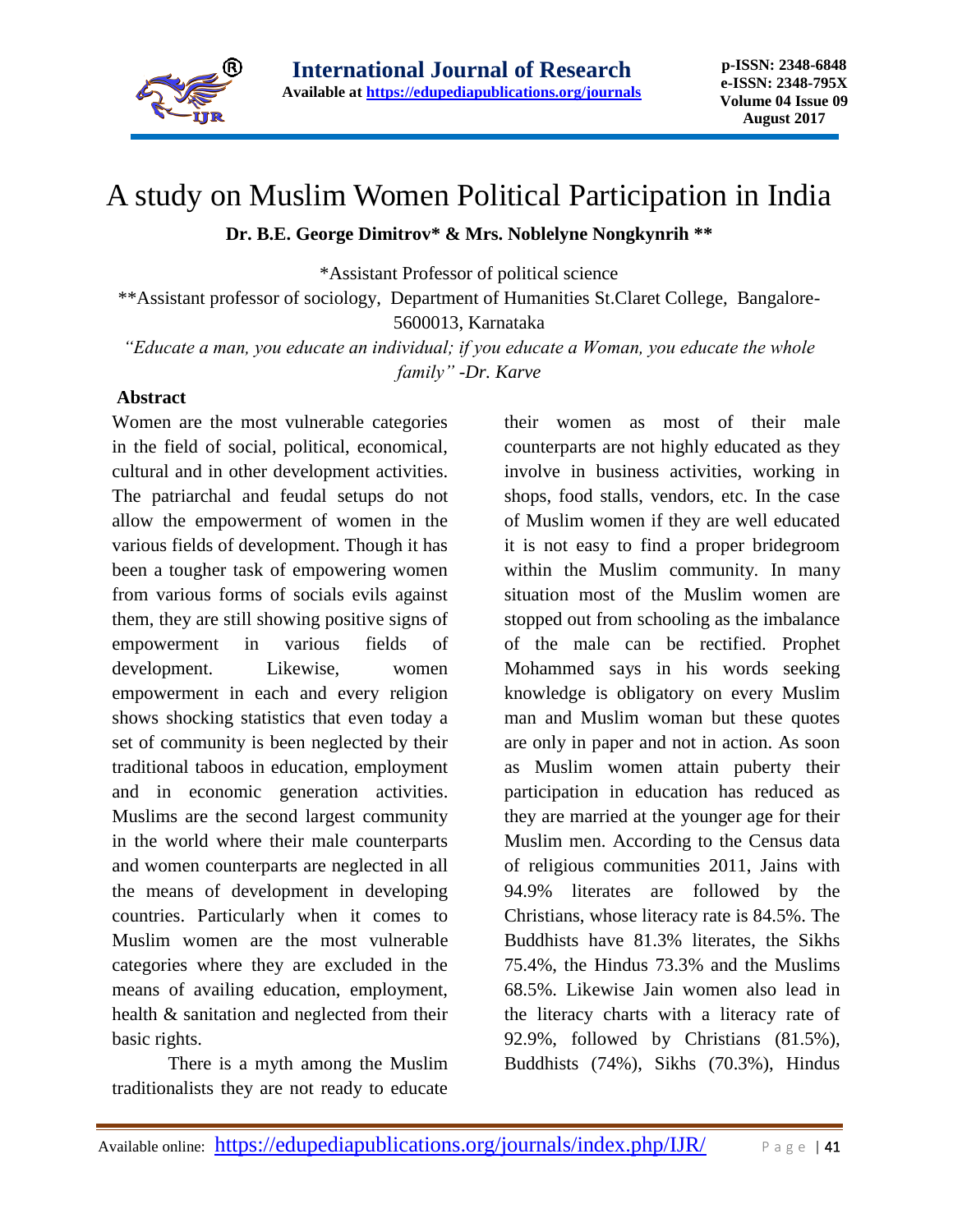

(64.3 %) and Muslims (62%)[Newpost.D(2015)].

Muslims have the lowest share of working people about 33% among all religious communities in India. This is lower than the nationwide average work participation rate of 40%.In the work participation of Muslim women also stands low in work force. Women's participation is just 15% for Muslims and Sikhs, and even lower at 12% among Jains. Among Hindus, there are 27% working women, while it is 31% for Christians and 33% for Buddhists. Several smaller faiths fall under 'Other Religions'. These are mostly tribal communities from peninsular India and the northeastern states. Their work participation rates are markedly different from other communities. Nearly 48% of members of this section work, more than any of the country's six major religious communities. Women's work participation is also highest in tribal communities, at nearly 44% [Subodh Varma(2016)].

# **Muslim Women and Political Participation**

Muslim women have various responsibilities said by their holy book Quran which highly speaks about equality of men and women.

*"And [as for] the believers, both men and women - they are friends and protectors of one another: they enjoin the doing of what is right and forbid the doing of what is wrong, and are constant in prayer, and render the purifying dues, and pay heed unto God and His apostle. It is they upon whom God will bestow His grace: verily, God is almighty, wise."* (Quran 9:71)

This verse shows that women and men are to work together in the religious realm (the reference to prayer), in the social realm (rendering purifying dues, presumably to help the needy), and in the political and educational realm (the reference to heeding God and His apostle -- one must understand what God commands and have a voice in society to heed God's teachings). The references in the verse to the activities required, e.g. enjoining the right, prayer, etc. show that both women and men are to take an active role in society rather than merely a passive one[Muslim Women's League(1995)].

The Qur'an addresses the issue of women giving the bai'ah to Prophet Muhammad and God tells Muhammad (pbuh) to accept the pledge of the women:

*"O Prophet! Whenever believing women come unto thee to pledge their allegiance to thee...then accept their pledge of allegiance." (Qur'an Surah al Mumtahana: 12)*

Women can also hold political positions in Islam. No Qur'anic verses exist that prevent women from holding positions of leadership [ Rahman.F.N.(2012)]. There is nothing in the authentic sources of Islam that prevents women from running for political offices if they are confident of their expertise and credentials to make a positive difference - provided they are not doing so at the expense of their greater responsibilities of nurturing and caring for their families. Here, it must be stressed at all times that Islam considers a woman's role as a mother to be the noblest duty she can ever perform; nothing else can replace it.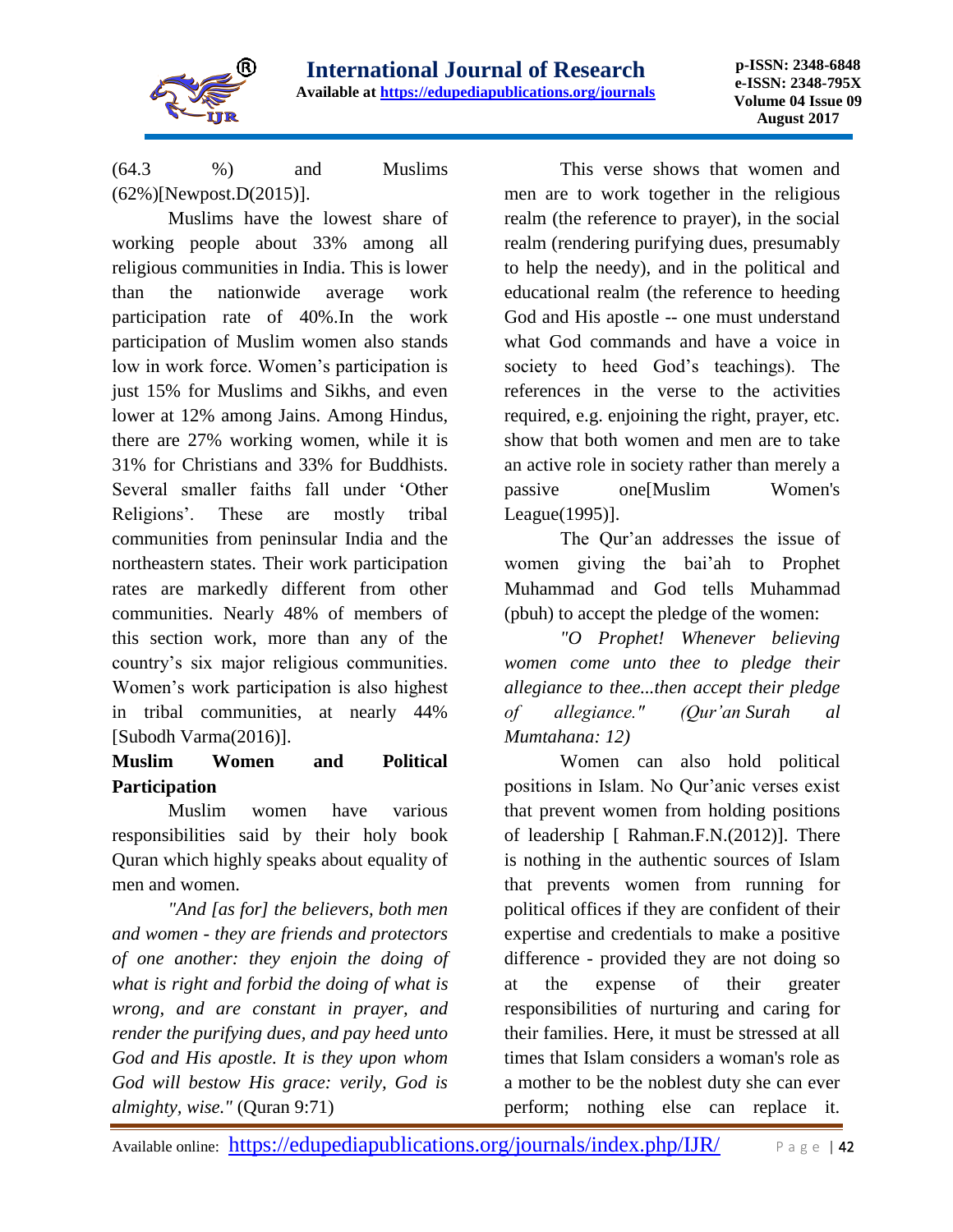

However, if her involvement in politics does not come in the way of this crucial role, there is nothing in Islam to dissuade her from it  $[Kutty, A(2004)].$ 

India a country with multiple diversities follows various forms of religions and cultures which shows the integrity and its unity in diversity. Though we are rapidly developing in all the forms of economic and social development it is also the right to educate the marginalized and women. Likewise, when looked into women education and participation in politics are still a milestone yet to be achieved. Indian women are still under the clutches of feudal and patriarchal setup makes them lack of political participation. It may make us think that Indian women has acquired voting rights along with men and also has the right to contest in the election starting from local bodies to parliament elections. This has lead women to participate in the first general elections starting from 1952 onwards which is said to be the positive signs of women empowerment and equality. When looking into community wise participation of women in politics is also very much low compared with the national average of 11 percent in the parliament. Among the women folk in India, Muslim women are neglected to participate in political activities or contesting in the elections, due to Islamic traditions and culture. It not only affects the political participation but even their rights like employment, education, health, property, etc.

In this context, many Muslim who are ready to participate in politics are always threatened by Islamic laws were only few

are successful in changing as political leaders. Most of the Muslim women are underrepresented in politics even if they win elections (whether it may be parliament or local body elections). Muslim women also face the feudal and patriarchal setup which restricts their political participation by Islamic laws by issuing fatwa's. In India three majorities of Muslim populated states like Assam, West Bengal, Uttar Pradesh do not have due representation in parliament as well as in state assemblies form their community.

There are various obstacles faced by Muslim they have been kept away from politics lack of education, feudal setup, patriarchy, lack of family support, social biases, inability, lack of awareness,etc. The patriarchal and feudal culture that has dominated the society with its social attitude and role expectation has placed women within the realm of domestic life or in narrowly defined work roles. In addition, most of the religious-based parties, all the time wanted to restrict women's rights and equality and intentionally deny women's political participation. In most of the Muslim societies, the fundamentalists urge the full submission of women to their husbands and expect them to always be obedient in the name of social order and religious doctrines.[Salma Sohhan(1994)]

The below table shows the general picture about the Muslim women political participation in Lok Sabha (Lower House) starting from the first general election from 1952 onwards. Their overall percent is within single digits, only during the 1980 general election it has crossed the double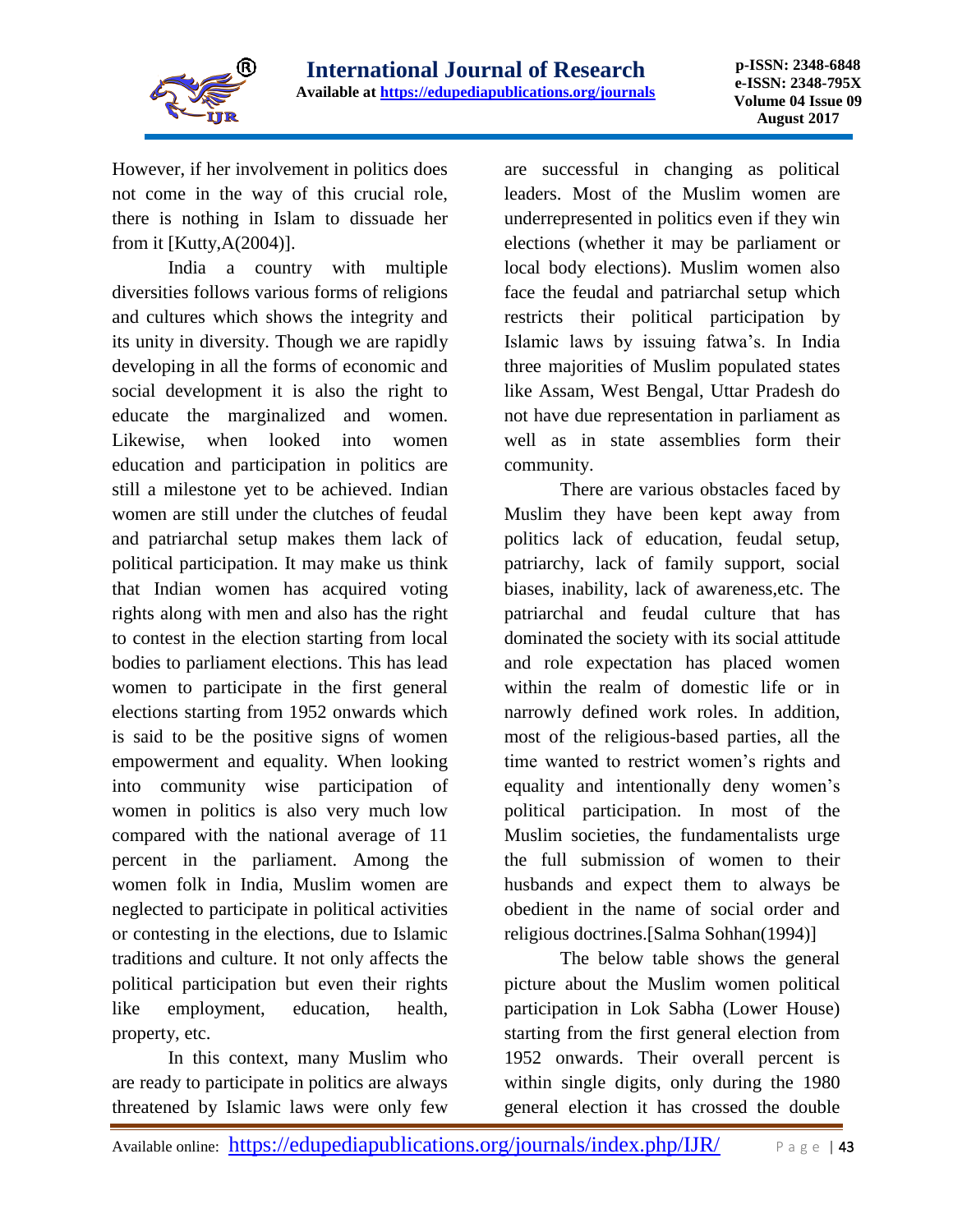

digit of 10 percent. When calculating the total number of Muslim women members from 1952 till now it has been just 22 out of 454 Muslims which shows the lowest

representation of Muslim women in Lok Sabha. Even in Rajya Sabha (Upper House) also their representation is just 18 members from 1952 onwards.

#### **Table -1**

#### **Muslim Women Political representation in the Lok Sabha (1952 onwards)**

| S.No                    | Year of polls | Number of MP's  | Muslim Women MP's       | $\overline{\frac{0}{6}}$ |
|-------------------------|---------------|-----------------|-------------------------|--------------------------|
| $\mathbf{1}$            | 1952          | $\overline{11}$ |                         |                          |
| $\boldsymbol{2}$        | 1957          | $\overline{19}$ | $\overline{2}$          | $\overline{\mathbf{4}}$  |
| $\overline{\mathbf{3}}$ | 1962          | $\overline{20}$ | $\overline{1}$          | $\overline{\mathbf{4}}$  |
| $\overline{4}$          | 1967          | $\overline{25}$ | $\frac{1}{2}$           | $\overline{5}$           |
| $\overline{5}$          | 1971          | 28              | -                       | 6                        |
| $\boldsymbol{6}$        | 1977          | 34              | $\overline{\mathbf{4}}$ | $\overline{7}$           |
| $\overline{7}$          | 1980          | 49              | $\mathbf{1}$            | 10                       |
| $\overline{8}$          | 1984          | 42              | $\overline{3}$          | $\overline{\mathbf{8}}$  |
| $\overline{9}$          | 1989          | $\overline{27}$ | $\overline{1}$          | 6                        |
| 10                      | 1991          | $\overline{25}$ |                         | $\overline{5}$           |
| 11                      | 1996          | 29              | $\overline{1}$          | $\boldsymbol{6}$         |
| $\overline{12}$         | 1998          | $\overline{28}$ |                         | 6                        |
| 13                      | 1999          | $\overline{31}$ | $\mathbf{1}$            | 6                        |
| $\overline{14}$         | 2004          | $\overline{34}$ | $\overline{2}$          | $\overline{7}$           |
| 15                      | 2009          | 30              | $\overline{2}$          | $\boldsymbol{6}$         |
| 16                      | 2014          | 22              | $\overline{\mathbf{4}}$ | $\overline{\mathbf{4}}$  |
|                         | Total         | 454             | $\overline{22}$         | 20.6                     |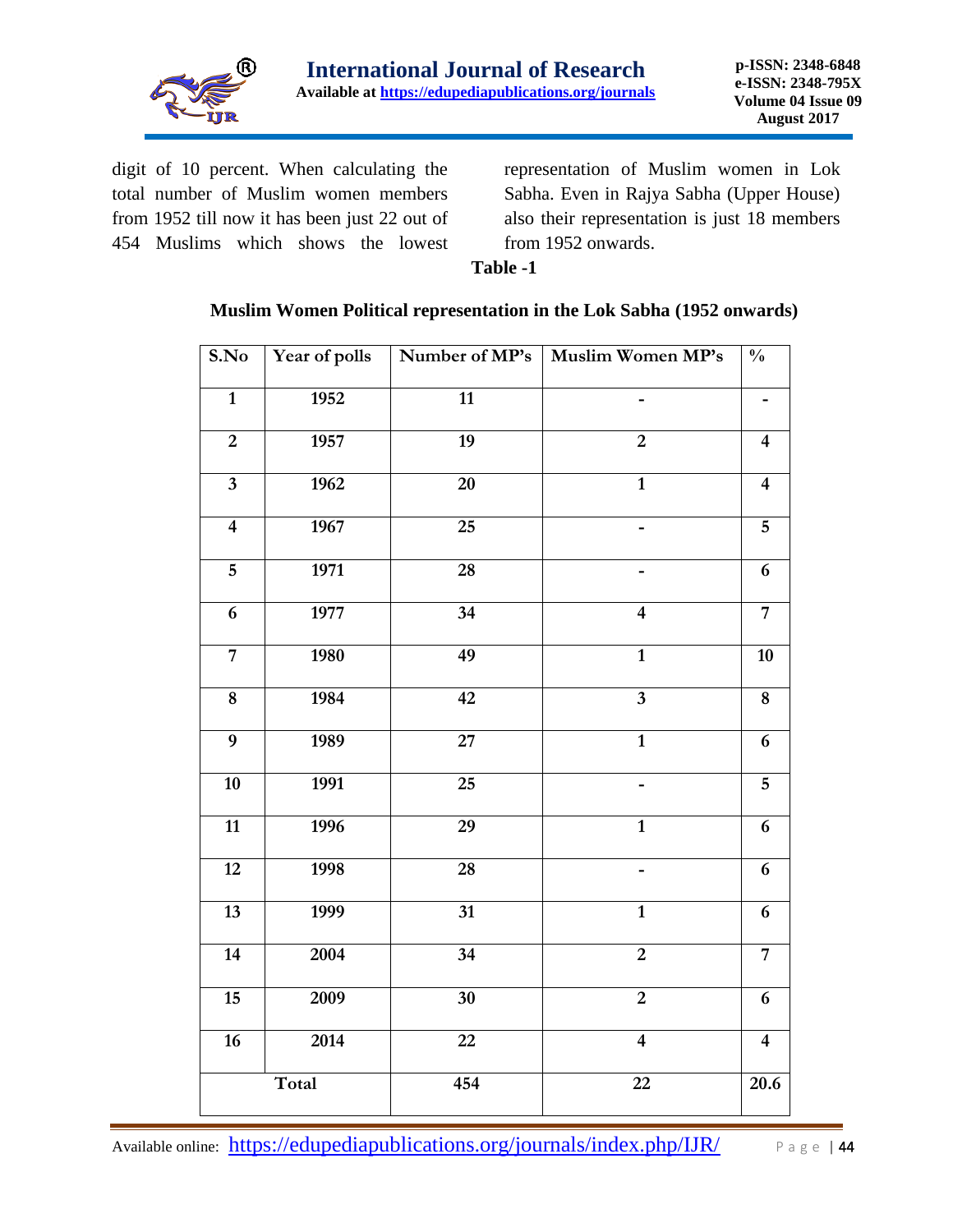

Source: Election Commission of India

Likewise when we analyze the participation of Muslim women in state assemblies of India their representation is also low. Out of 335 Muslim MLA's only 17 women Muslim MLA's are elected in the state assemblies.

## **Table -2**

## **Muslim Women MLA's in State Assemblies of India**

| S.No              | <b>States</b>           | <b>Total Muslim MLA</b> | <b>Muslim Women MLA</b> |
|-------------------|-------------------------|-------------------------|-------------------------|
| 1.                | Tamil Nadu (2016)       | 5                       | $\mathbf{1}$            |
| 2.                | Kerala(2016)            | 32                      | -                       |
| 3.                | Karnataka(2013)         | 11                      |                         |
| 4.                | Andhra Pradesh(2014)    | $\overline{7}$          |                         |
| 5.                | Telangana(2014)         | 12                      |                         |
| 6.                | West Bengal(2016)       | 59                      | $\overline{8}$          |
| $\overline{7}$ .  | Odisha(2014)            | $\overline{1}$          |                         |
| 8.                | Madhya Pradesh(2013)    | $\overline{1}$          |                         |
| 9.                | Gujarat (2012)          | $\overline{2}$          |                         |
| 10.               | Chhattisgarh (2014)     |                         |                         |
| $\overline{11}$ . | Rajasthan (2013)        | $\overline{2}$          |                         |
| $\overline{12}$ . | Haryana(2014)           | $\overline{\mathbf{3}}$ |                         |
| 13.               | Maharashtra(2014)       | 10                      |                         |
| 14.               | Jammu and Kashmir(2014) | $\overline{57}$         | $\overline{\mathbf{4}}$ |
| $\overline{15}$ . | <b>Bihar(2015)</b>      | 24                      |                         |
| 16.               | Uttar Pradesh(2012)     | 25                      |                         |

Available online: <https://edupediapublications.org/journals/index.php/IJR/> Page | 45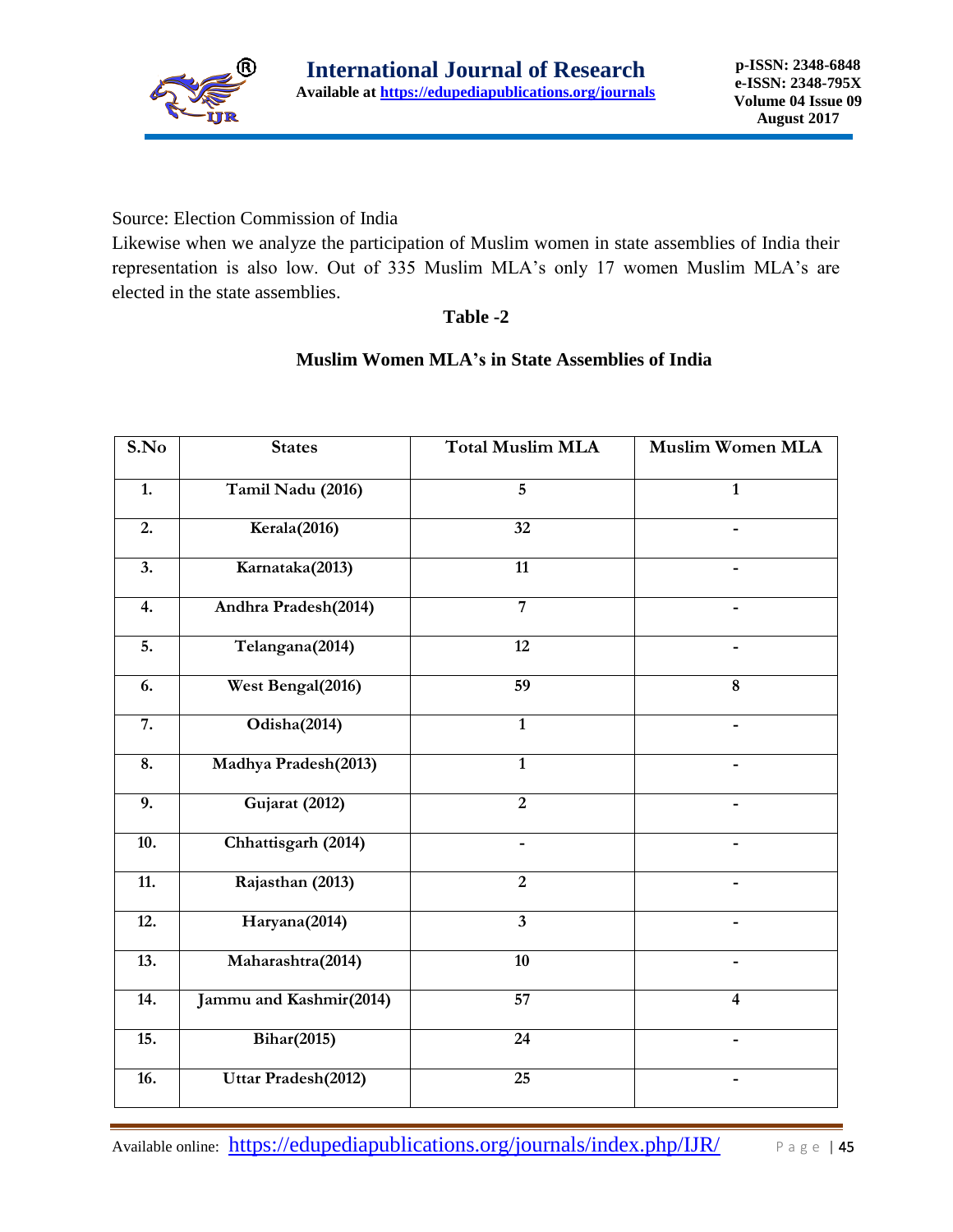

| Available at https://edupediapublications.org/journals |  |  |  |
|--------------------------------------------------------|--|--|--|
|                                                        |  |  |  |

| 17.               | Pondicherry(2016)        | $\mathbf{1}$            |              |
|-------------------|--------------------------|-------------------------|--------------|
| 18.               | Assam (2016)             | 30                      |              |
| 19.               | Goa (2017)               | -                       |              |
| 20.               | Manipur (2017)           | $\overline{\mathbf{3}}$ |              |
| 21.               | Meghalaya(2013)          | $\mathbf{1}$            |              |
| 22.               | Tripura (2013)           | $\mathbf{1}$            |              |
| 23.               | Nagaland (2014)          |                         |              |
| 24.               | Arunachal Pradesh(2014)  |                         |              |
| 25.               | Sikkim(2014)             | $\overline{2}$          |              |
| 26.               | Punjab <sub>(2017)</sub> | 6                       | $\mathbf{1}$ |
| $\overline{27}$ . | Delhi(2015)              | $\overline{\mathbf{4}}$ |              |
| 28.               | Mizoram(2013)            |                         |              |
| 29.               | Jharkhand(2014)          | $\overline{2}$          |              |
| 30.               | Uttrakhand(2017)         | $\overline{2}$          |              |
|                   | Total                    | 335                     | 17           |

Source: Election Commission of India

#### **Statement of the problem**

 The Constitution of India provides equal political rights to every citizen without any discrimination on the grounds of caste, color, sex, religion, race, language, etc. Likewise women also have equal rights in participating in social, economic, political aspects of development. Though women are participating in all the aspects of development their representation in politics is very much limited by social taboos. In this context, Muslim women in India are also

considered as the most vulnerable category (compared with Hindu women and Christian women) where their rights are neglected by various religious and cultural taboos. Muslim women's representation in politics is also very much limited by situational barriers, economic problems and dependency, political instability, lack of education and political knowledge. The above discussed problem is also studied in the present study focusing on the political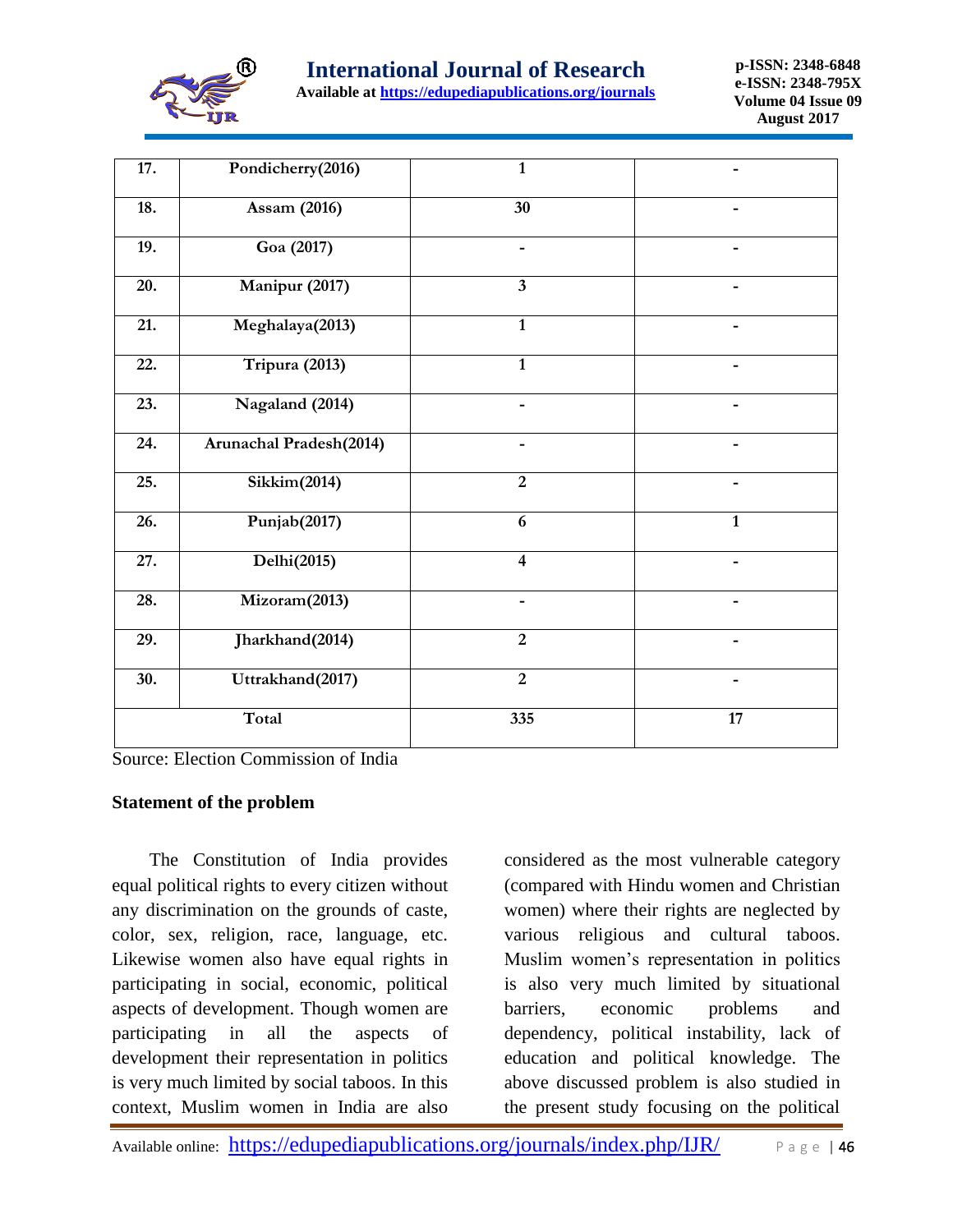

awareness, political participation, political status and political career and perception about politics.

# **Objectives of the study**

- To study the socio-economic profile of Muslim women.
- To analyze the political status and political career of Muslim women.
- To study the obstacles which are restraining Muslim women political participation.

# **Methodology of the Study**

The present study is mainly focusing on the political participation of Muslim women. They face various obstacles in entering politics their participation is very much restricted by their male counterparts. Though there are separate Muslim political parties and other organization Muslim women representation is limited due to

religious taboos. The study moreover used primary data to study all above mentioned factors. For data collection an interview schedule was prepared covering various aspects political participation and political awareness are focused socio economic conditions, the education particulars, family size, obstacles,etc. For data collection, simple random sampling technique has been used and 200 Muslim women respondents were selected from Begambur,Dindigul district, Tamil Nadu,India.

# **Integrated Analysis**

As per the framework of the study the Muslim women political participation starts from the socio-economic demographic profile of each and every respondents based upon age,education,occupation,marital status and others are discussed below.

**Table-3**

# **Matrix on the Socio-Economic Demographic profile of Muslim women**

| S.No | Socio-Economic Profile |               | Total |
|------|------------------------|---------------|-------|
|      |                        | $21 - 30$     | 76    |
|      |                        | $31 - 40$     | 52    |
| 1.   | Age                    | $41 - 50$     | 50    |
|      |                        | 51-60         | 14    |
|      |                        | 60 above      | 8     |
|      |                        | Total         | 200   |
|      |                        | Primary       | 38    |
|      |                        | Secondary     | 114   |
| 2.   | Education              | Hr. Secondary | 26    |
|      |                        | Degree        | 8     |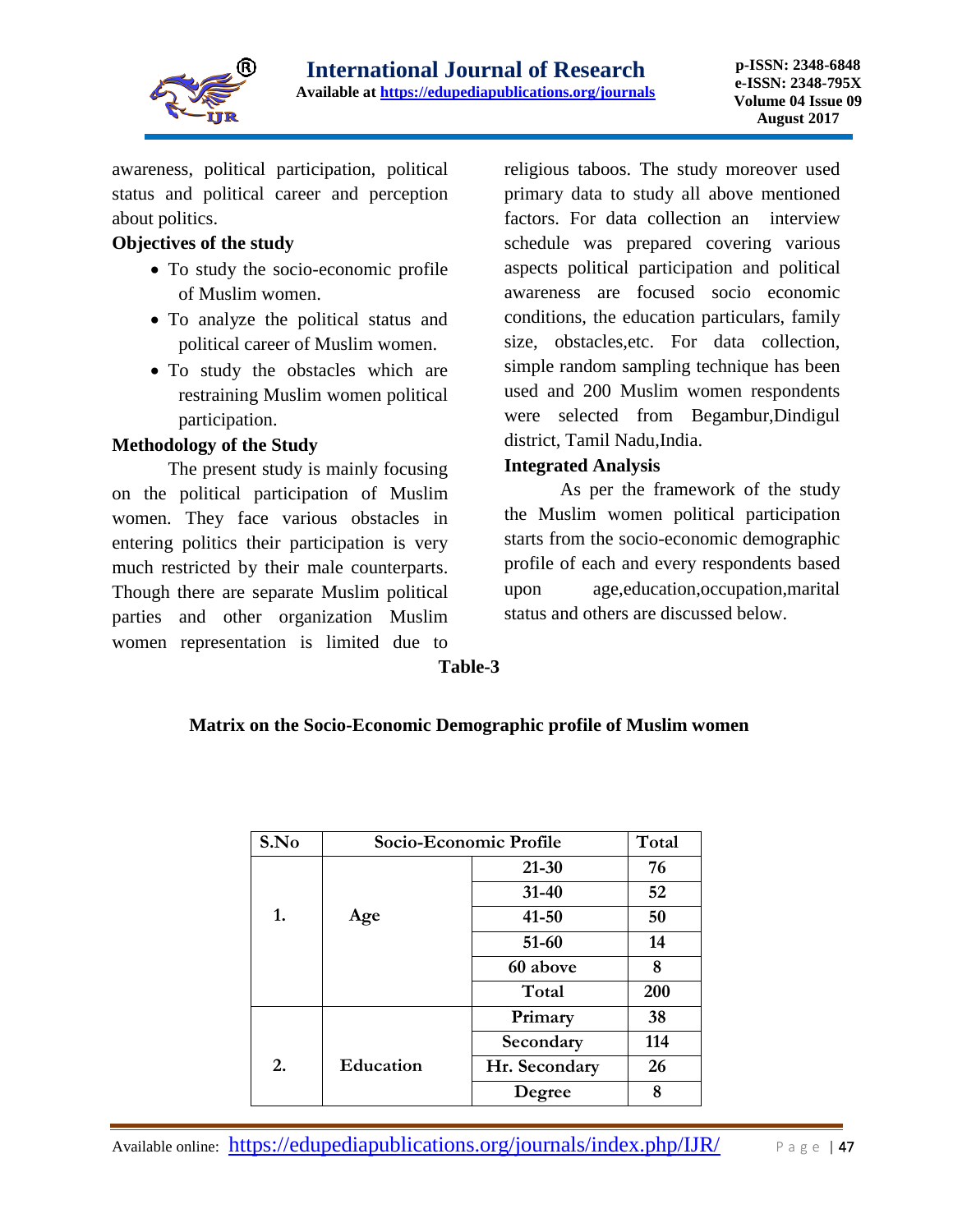

|    |                       | <b>Illiterate</b>    | 14                      |
|----|-----------------------|----------------------|-------------------------|
|    |                       | Total                | 200                     |
|    |                       | Married              | 192                     |
| 3. | <b>Marital status</b> | Unmarried            | 8                       |
|    |                       | Total                | 200                     |
|    |                       | Joint                | 86                      |
| 4. | <b>Family Type</b>    | <b>Nuclear</b>       | 114                     |
|    |                       | Total                | 200                     |
|    |                       | Ravuthar             | 56                      |
| 5. | <b>Sub Caste</b>      | Lebbhai              | 144                     |
|    |                       | Total                | 200                     |
|    |                       | <b>Self Employed</b> | 5                       |
|    |                       | Sales woman          | $\overline{\mathbf{4}}$ |
| 6. | Occupation            | <b>Vendors</b>       | 11                      |
|    |                       | Homemaker            | 178                     |
|    |                       | Total                | 200                     |
|    |                       | Thatched             | 7                       |
|    |                       | Pucca                | 40                      |
| 7. | <b>Type of House</b>  | <b>Tiled</b>         | 70                      |
|    |                       | Concrete             | 83                      |
|    |                       | Total                | 200                     |
|    |                       | High                 | 23                      |
| 8. | Economic              | Medium               | 86                      |
|    | <b>Status</b>         | Low                  | 91                      |
|    |                       | Total                | 200                     |

## **Socio-Economic demographic profile**

The socio-economic conditions play an important role in the emergence of political participation of Muslim women. Those who have strong economical background are having the highest proportion in participation in politics and the lowest economic background has the least proportion in politics. Likewise,

Muslim women are socially and economically denied from various rights which make them less empowered.

While analysing the Age wise distribution, out of 200 respondents, 76(38 percent) respondents are between the age group of 21-30, 52(26 percent) respondents are between the age group of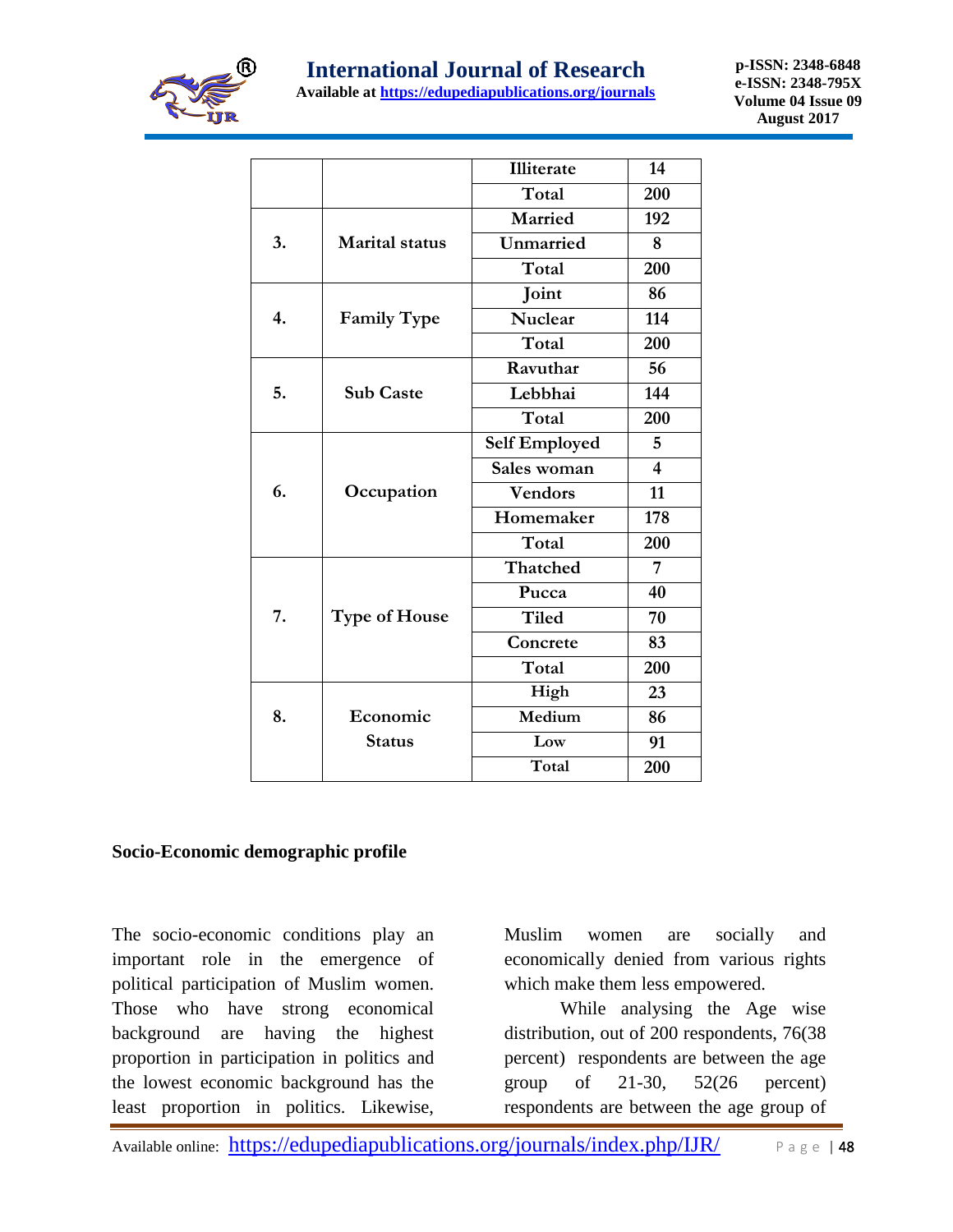

31-40, 50(25 percent) respondents are between the age group of 41-50, 14(7 percent) respondents are between the age group of 51-60, 8(4 percent) respondents are between the age group of 61and above. When it comes to education, out of 200 respondents, 38(19 percent) respondents have completed primary schooling, 114(57 percent) respondents have completed secondary schooling,  $26(13)$ percent)respondents have completed higher secondary schooling,8 respondents have completed degree and 14(7 percent) respondents are illiterate.

When looking into the marital status of Muslim women out of 200 respondents, 192(96 percent) respondents are married and 8(4 percent) respondents are unmarried. Whereas in Muslim community family types are strong as they are influenced by feudal and patriarchal setup. Out of 200 respondents 114(57 percent) respondents live in nuclear family and 86(43 percent) respondents are living in joint family. Caste groups are very

strong in India it has its rudiments from the rural and feudal setups though Muslims donot have caste there is also an existence of caste groups. Out 200 respondents 144(72 percent) respondents belong to Lebbhai community and 56(28 percent) belong to Ravuthar community. When it comes to occupation, out of 200 respondents, 178(89 percent) respondents are homemakers, 11(5.5 percent) respondents are vendors, 5(2.5 percent) respondents are self employed and 4 respondents are sales women. Mostly Muslim women are not allowed to involve in economic generation activity as they are only focused to be mothers and caretakers of children. Focusing upon the economic status of Muslim women, out of 200 respondents, 91(45.5 percent) respondents are in the lower level economic status, 86(43 percent) respondents are in the medium level economic status, 23(11.5 percent) respondents are in the higher level economic status.

#### **Table-4**

| S.No | <b>Political Participation of Muslim Women</b> |                        | Total |
|------|------------------------------------------------|------------------------|-------|
|      |                                                | First time             | 10    |
| 1.   | <b>Casting the Vote</b>                        | Second time            | 42    |
|      |                                                | More than twice        | 148   |
|      |                                                | Total                  | 200   |
|      |                                                | Yes                    |       |
| 2.   | Membership in any Political party              | $\mathbf{N}\mathbf{o}$ | 200   |
|      |                                                | Total                  | 200   |
|      |                                                | Husband                |       |

## **Matrix on the Political Participation of Muslim women**

Available online: <https://edupediapublications.org/journals/index.php/IJR/> Page | 49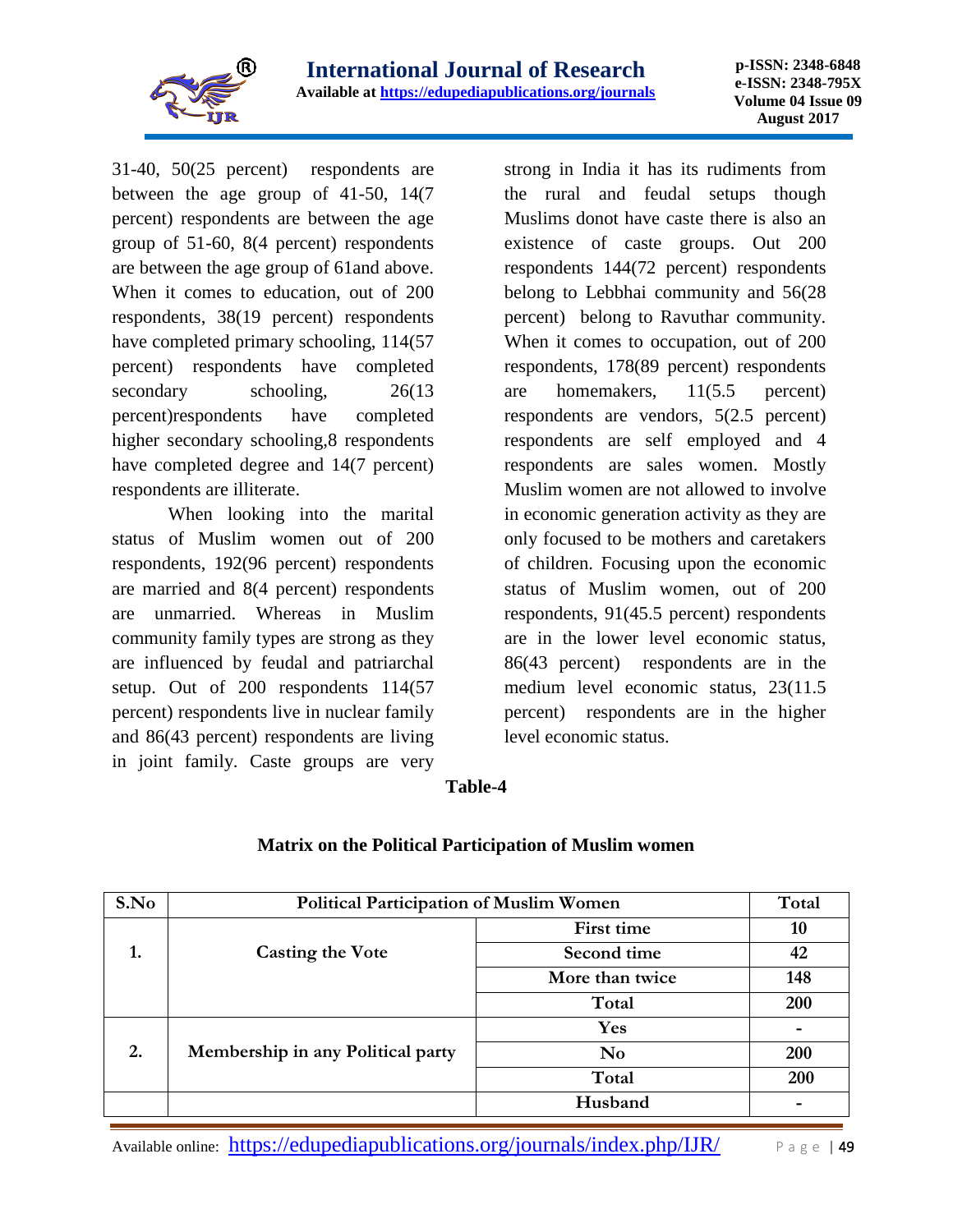

|    |                                    | Family                 |     |
|----|------------------------------------|------------------------|-----|
|    |                                    | Community              |     |
| 3. | Support to participate in Politics | Political party        |     |
|    |                                    | No support             | 200 |
|    |                                    | Total                  | 200 |
|    |                                    | Yes                    | 69  |
| 4. | <b>Awareness about Politics</b>    | <b>No</b>              | 131 |
|    |                                    | Total                  | 200 |
|    |                                    | Yes                    |     |
| 5. | Holding any positions in political | $\mathbf{N}\mathbf{o}$ | 200 |
|    | <b>Parties</b>                     | Total                  | 200 |
|    |                                    | Yes                    | 168 |
| 6. | Membership in community based      | N <sub>0</sub>         | 32  |
|    | Political party                    | Total                  | 200 |
|    |                                    | Yes                    | 8   |
| 7. | <b>Contested in Elections</b>      | N <sub>0</sub>         | 192 |
|    |                                    | Total                  | 200 |

#### **Political Participation of Muslim women**

Muslim women political participation are always under represented by various cultural and traditional values. They are not allowed to enter into politics due to various taboos of the Muslim community. Mostly they are restricted by the patriarchal and feudal setup of their community. When it comes to casting their vote out of 200 respondents, 148(74 percent) respondents have casted their vote for more than two times,  $42(21)$  percent) respondents have casted their vote for two times and 10(5 percent) respondents have casted their votes for the first time in election. Hereto, the role of community plays an important role where they are not allowed to cast their vote on their own. Often they are influenced

by the family members and by their community political party which has coalition with major political parties. When it comes to political party membership out of 200 respondents, all the respondents do not have any party membership whereas Muslim men have membership in their community party.

While analyzing the Muslim women participation in politics they do not have support from family, community, political party. Out of 200 respondents, all the respondents do not get support to participate in politics. They are often neglected by religious taboos and cultural bounds, were they are not represented by their male folk and by the community. When it come to the awareness about politics, though Muslim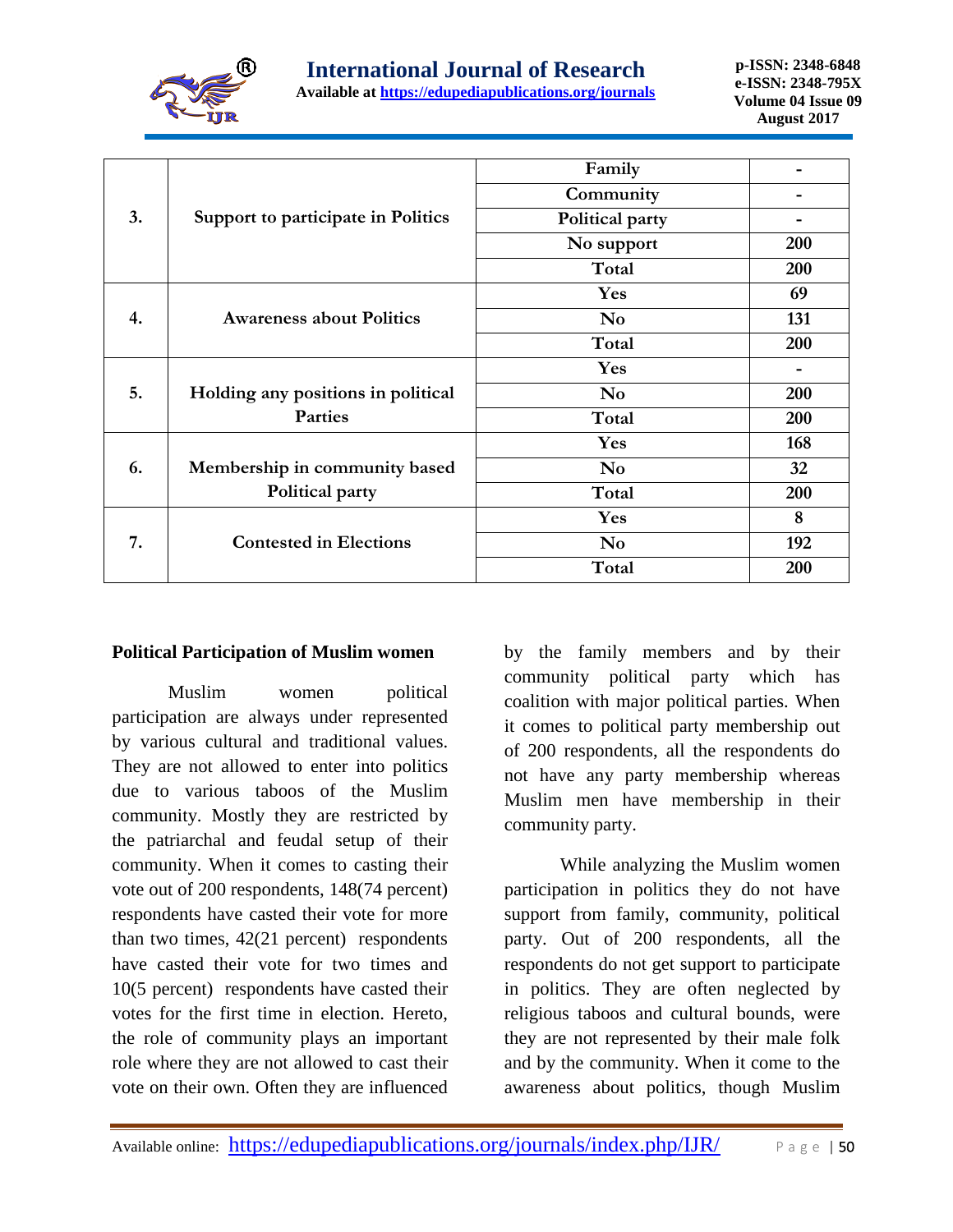

women are being neglected in political participation they to have a certain extent of knowledge towards politics. Out of 200 respondents, 131(65.5 percent) respondents are not aware about politics and 69 (35.5 percent) respondents are aware about politics. Holding positions in political parties is one of the stepping stone of empowerment especially for Muslim women, out of 200 respondents all the respondents do not hold any position in any political party. Membership in community based political party is not allowed by Muslim community many communities based political party who speak about political empowerment do not focus on Muslim women political participation. Out of 200 respondents, 168(84 percent) respondents have membership in community based political party and 32(16 percent) respondents do not have membership in any community based political party. When analyzing the Muslim women contesting in any elections their participation is very low. Muslim women can contest in for state assembly and for parliament but it is difficult to contest in local body election as the feudal setups are very strong. Out of 200 respondents, 192(88 percent) respondents have not contested in any election and  $8(12)$ percent) respondents have contested in elections.

#### **Table-5**

| S.No | Obstacles faced by Muslim Women in Political Participation |                 |     |
|------|------------------------------------------------------------|-----------------|-----|
|      |                                                            | Family          | 65  |
| 1.   | <b>Lack of Support</b>                                     | Community       | 93  |
|      |                                                            | Political party | 42  |
|      |                                                            | Total           | 200 |
|      |                                                            | Yes             | 114 |
| 2.   | <b>Restrictions from Religious party</b>                   | N <sub>0</sub>  | 86  |
|      |                                                            | Total           | 200 |
|      |                                                            | Yes             | 177 |
| 3.   | <b>Economically vulnerable</b>                             | N <sub>0</sub>  | 23  |
|      |                                                            | Total           | 200 |
|      |                                                            | Yes             | 134 |
| 4.   | <b>Lack of Awareness</b>                                   | N <sub>0</sub>  | 66  |
|      |                                                            | Total           | 200 |
|      |                                                            | Yes             | 146 |
| 5.   | <b>Lack of Education</b>                                   | N <sub>0</sub>  | 54  |
|      |                                                            | Total           | 200 |

**Matrix on the Obstacles faced by Muslim women in Political Participation**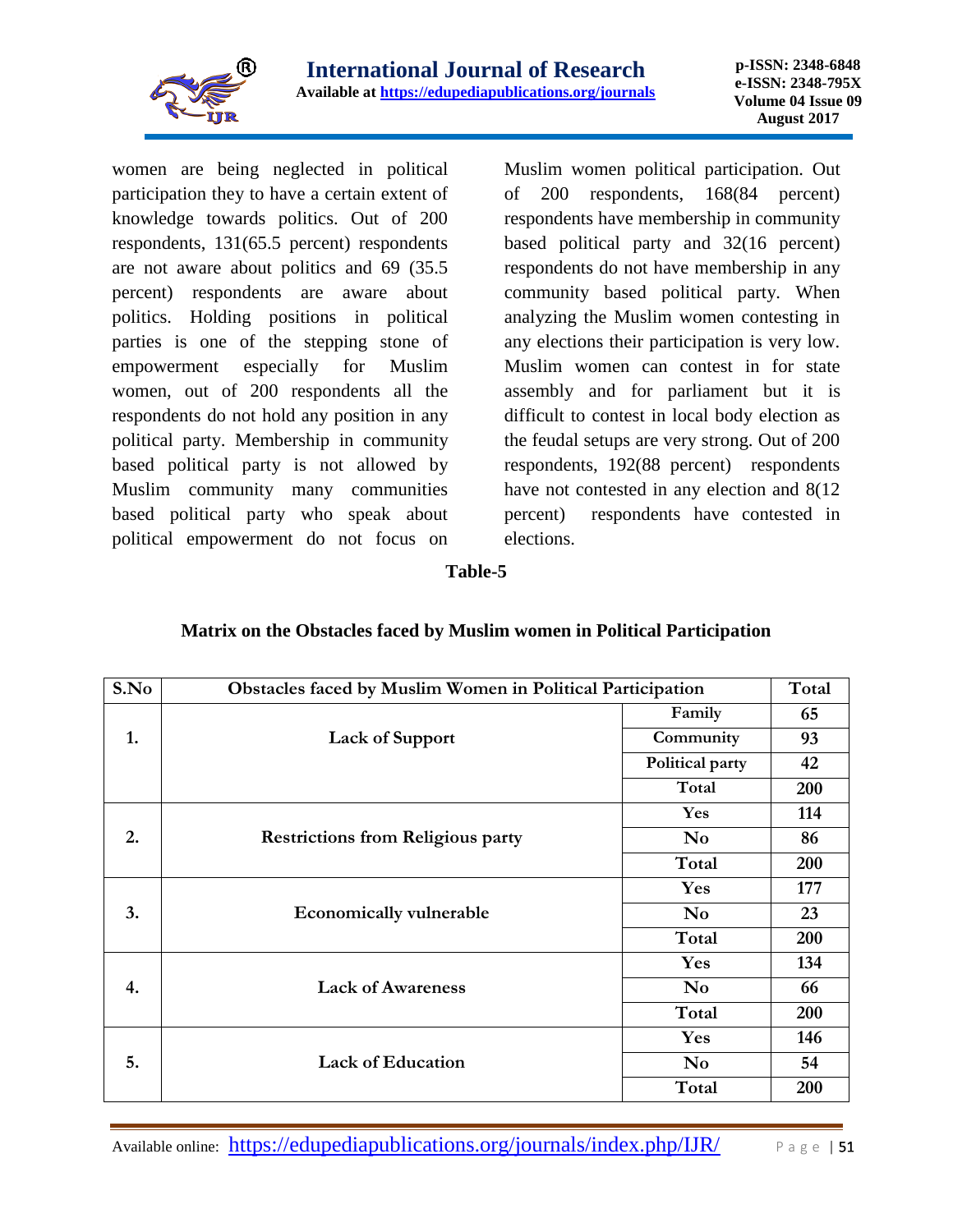

|    |                                    | Yes            | 187 |
|----|------------------------------------|----------------|-----|
| 6. | <b>Lack of Political Knowledge</b> | N <sub>0</sub> | 13  |
|    |                                    | Total          | 200 |
|    |                                    | Yes            | 191 |
| 7. | Cultural values                    | N <sub>0</sub> | 9   |
|    |                                    | Total          | 200 |
|    |                                    | Yes            | 176 |
| 8. | Lack of Institutional support      | N <sub>0</sub> | 24  |
|    |                                    | Total          | 200 |

# **Factors restraining Muslim Women Political Participation**

There are various factors which restrain the political participation of Muslim women. There are various myths and cultural bindings which restrain their participation in politics. Firstly, Muslim women lack their support from family members, community, political party and others. Out of the 200 respondents, 93(46.5 percent) respondents do not have the support from the community, 65(32.5 percent) respondents do not have the support from family members and 42 (21percent) respondents do not have the support from the political party. On the other side the political party which is owned only for Muslim community also restricts Muslim women participation in politics. Out of the 200 respondents, 114(57 percent) respondents are restricted by the religious party and 86(43 percent) respondents are not restricted by any religious party.

Muslim women do not have sound economic background to contest in election and only a few are successful by fighting the odds of feudal and patriarchal setup. While

analyzing the economic background most of the Muslim women are economically vulnerable. Out of 200 respondents, 177(88.5 percent) respondents are economically vulnerable and 8(11.5 percent) respondents are not economically vulnerable. Lack of awareness about politics is also one of the constrains for Muslim women political participation. Out of 200 respondents, 134(67 percent) respondents are aware about politics and 66(33 percent) respondents are not aware about politics. Education plays an important role in the empowerment of Muslim women political participation. In general many of the Muslim community do not allow Muslim women to be highly educated as most of the male counterparts are not highly educated and engage themselves in business. Lack of education is a constrain of Muslim women political participation, out of 200 repondnts,146(73 percent) respondents have lack of education and mostly dropouts in schoolings,54 (27 percent) respondents do not have lack of education.

Lack of political knowledge where political socialization is not possible within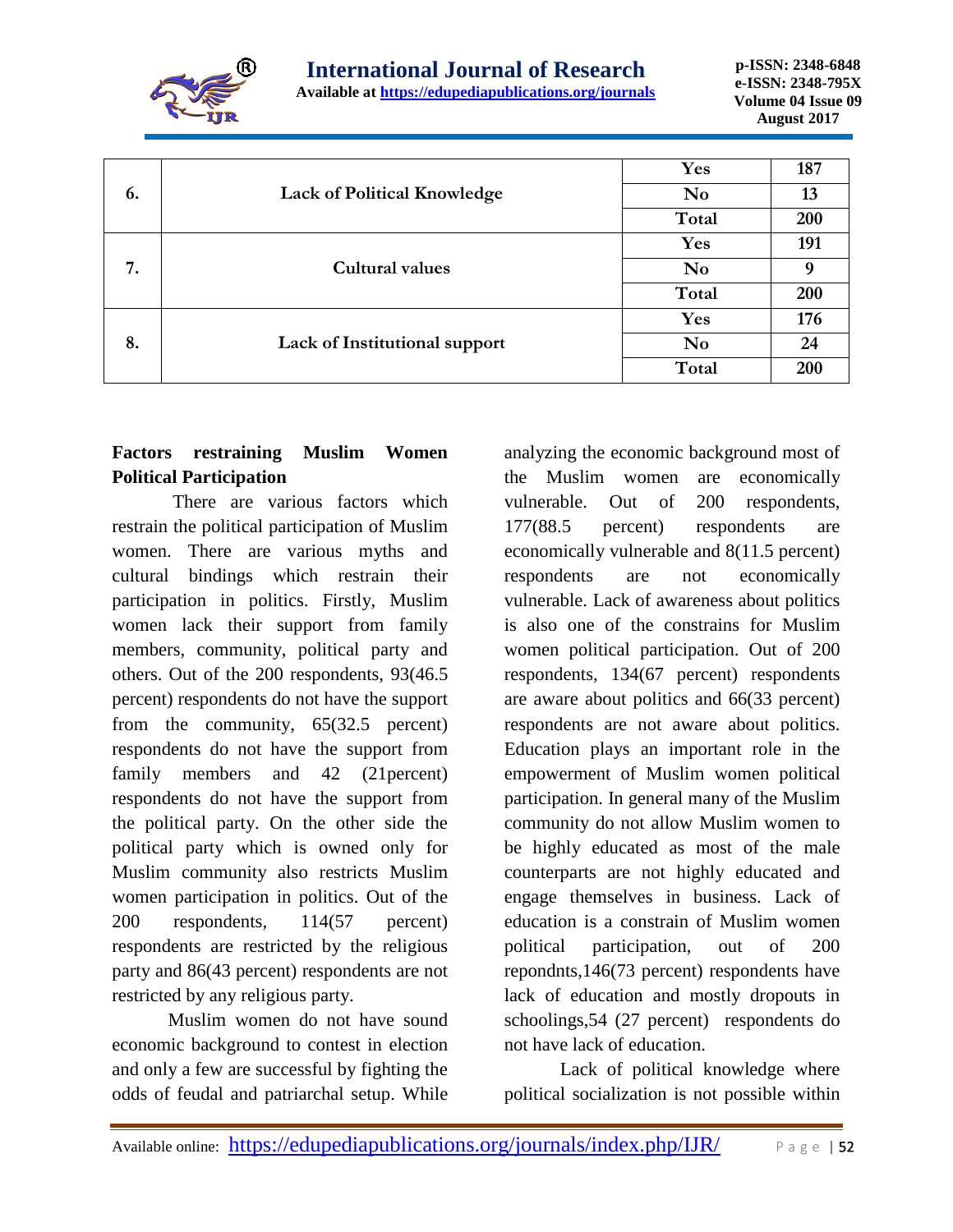

the Muslim community. Most of the male counterparts also do not have strong political interest which doesn't make Muslim women also not aware about political knowledge. Mostly the community party which has coalition with major political party controls the Muslim suffrage. Out of 200 respondents, 187(93.5 percent) respondents are not aware about political knowledge and 13 (6.5 percent) respondents are not aware about political knowledge. On the another side cultural values plays an important role in restricting Muslim women in politics where fatwa is most common in restricting women. Out of 200 respondents, 191(95.5 percent) respondents are controlled by cultural values and 9(4.5 percent) respondents are not controlled by cultural values.

Institutional support can make stronger political participation of women whereas Muslim women lack from the support institutions like Ngo's. Out of 200 respondents, 176 (88 percent) respondents do not institutional support and 24(12 percent) respondents have institutional support to participate in politics and in election.

## **Conclusion**

The political participation of Muslim women is still a milestone yet to be achieved to guarantee them in political empowerment. Muslims have separate political parties and political pressure groups but there is a huge quorum of Muslim men compared with women. The various obstacles like lack of education and awareness, cultural values, networking, economic dependency,

patriarchy, feudal setup, poverty, Islamic laws,etc . If they are ready to participate in politics also the religious taboos and cultural taboos doesn't allow them to represent themselves politics. Only Muslim women with strong economic background and strong exposure in the public are representing themselves in politics. The main reason for low political participation of Muslim women in politics is the patriarchal structure of society. Our traditions and culture, view the participation of women in politics against the generally accepted role of women as wife, homemaker, etc. The patriarchal values have subjugated and disempowered Muslim women Most of the Muslim women are viewed as wife and homemaker to look after children and the male counterparts also think them to be like this. They do not like their women to enter into politics and wish them to be subservient to them. There are certain ways to make Muslim women to participate in politics like creating political knowledge and awareness, leadership development, affirmative action, training and awareness of Muslim women, change in value system, etc.

## **Reference**

[1] Newspost.D (2015, January 5). *Census 2011: Jains most literate, Muslims the least* - Newsroom Post /DailyHunt. Retrieved September 12, 2016, from http://m.dailyhunt.in/news/india/english/newsroompost-epaper-newspost/census-2011-jains-mostliterate-muslims-the-least-newsid-48098329 [2] Subodh Varma (2016, January 04). *Only 33% of Muslims work, lowest among all religions*.

Times of India. Retrieved October 13, 2016, from http://timesofindia.indiatimes.com/india/Only-33-